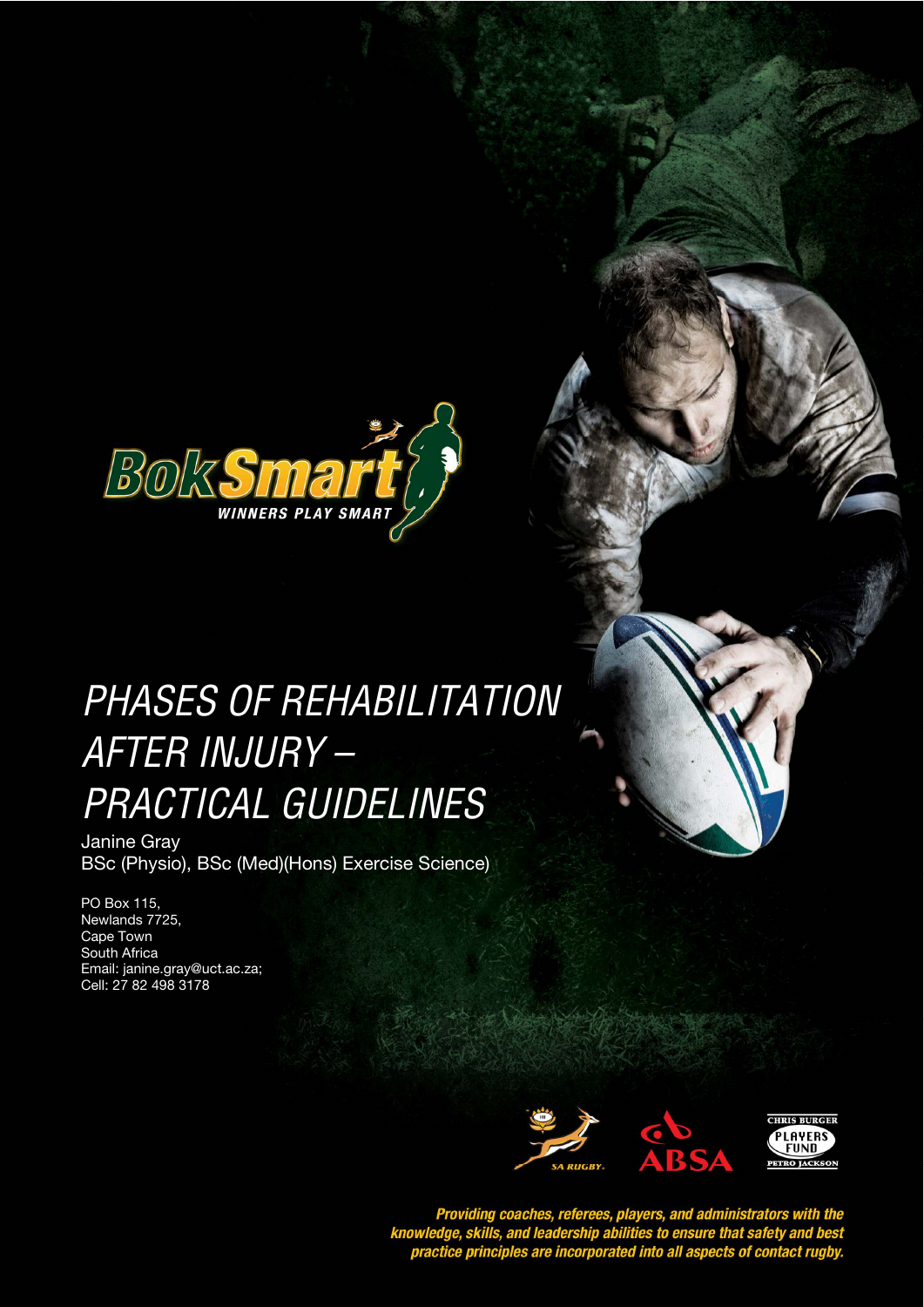### *INTRODUCTION*

The physical demands of rugby make the risk of injury to players higher than most other sports. The management of injured players is centred on an early return-to-play, despite 'best practice' principles which consider the biological healing process to ensure complete recovery and rehabilitation from injury. An injured player returning to play too early has a very high risk of getting re-injured. This is not an ideal situation as recurrent injuries in rugby are more severe and result in the player being away from the game for longer. The following section discusses, where possible, an evidence-based approach to sensible management of injuries sustained during rugby with the ultimate goal of a timely return to the sport.

#### *COMMON RUGBY INJURIES*

There is a high incidence of injury in rugby players. When expressed as a number of injuries per 1000 hours' playing exposure, there are between 69 and 218 injuries per 1000 playing hours for rugby players.

# *Injury locations*



- Muscle and tendon, followed by joint and ligament are the tissues commonly affected.
- The lower limb is most commonly injured.
- The knee is the most injured region, followed by the thigh and the ankle.
- The most severe knee injuries include the **anterior cruciate ligament**, or ACL (ligament in the middle of the knee) injury, followed by medial collateral ligament or MCL (ligament on the inside of the knee) injuries. Chondral and meniscal injuries (padding between the 2 bones of the knee) and patellofemoral pain syndromes (pain around the knee cap) are also commonly described.
- **Hamstring injuries** (muscle on the back of the thigh) are the most common thigh injury.
- Common shoulder injuries are acromioclavicular joint (joint on the tip of the shoulder) injuries, rotator cuff impingement syndromes (problems with the muscles which stabilise the shoulder)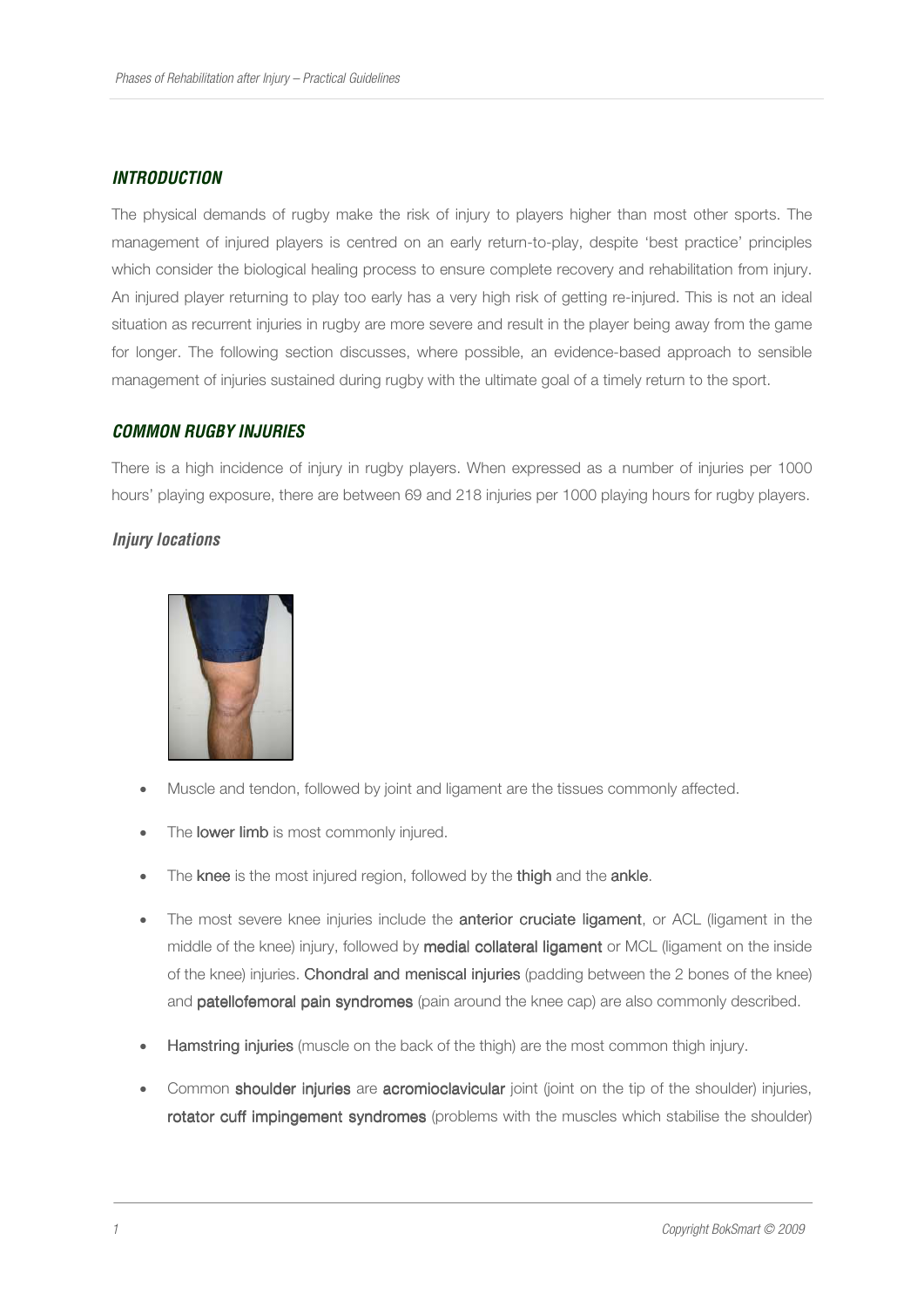and dislocation or instability (this is when the shoulder joint partially or completely pops out of its socket). Shoulder injuries are often severe in nature, resulting in a large amount of lost play.

- The most severe injuries are knee injuries, resulting in the greatest number of playing days missed.
- Training injuries are largely muscular.
- Recurrent injuries result in more playing days lost.
- Contact is the most common mechanism of injury. The most common mechanism of injury for the hamstring was running followed by kicking.

Tables 1 and 2 present examples of the five most frequent and most severe injuries sustained by elite rugby players.

# *TABLE 1: MOST FREQUENT INJURIES SUSTAINED BY ELITE RUGBY PLAYERS*

#### *(BROOKS ET AL., 2005)*

| <b>Injury</b>           | <b>Average severity</b><br>(days play missed) |
|-------------------------|-----------------------------------------------|
| Hamstring muscle injury |                                               |
| Calf muscle injury      | 11                                            |
| Thigh haematoma         |                                               |
| Shoulder joint sprain   |                                               |
| Ankle lateral ligament  |                                               |

# *TABLE 2: MOST SEVERE INJURIES SUSTAINED BY ELITE RUGBY PLAYERS*

#### *(BROOKS ET AL., 2005)*

| <b>Average severity</b><br>(days play missed) |
|-----------------------------------------------|
| 235                                           |
| 155                                           |
| 71                                            |
| 45                                            |
| 35                                            |
|                                               |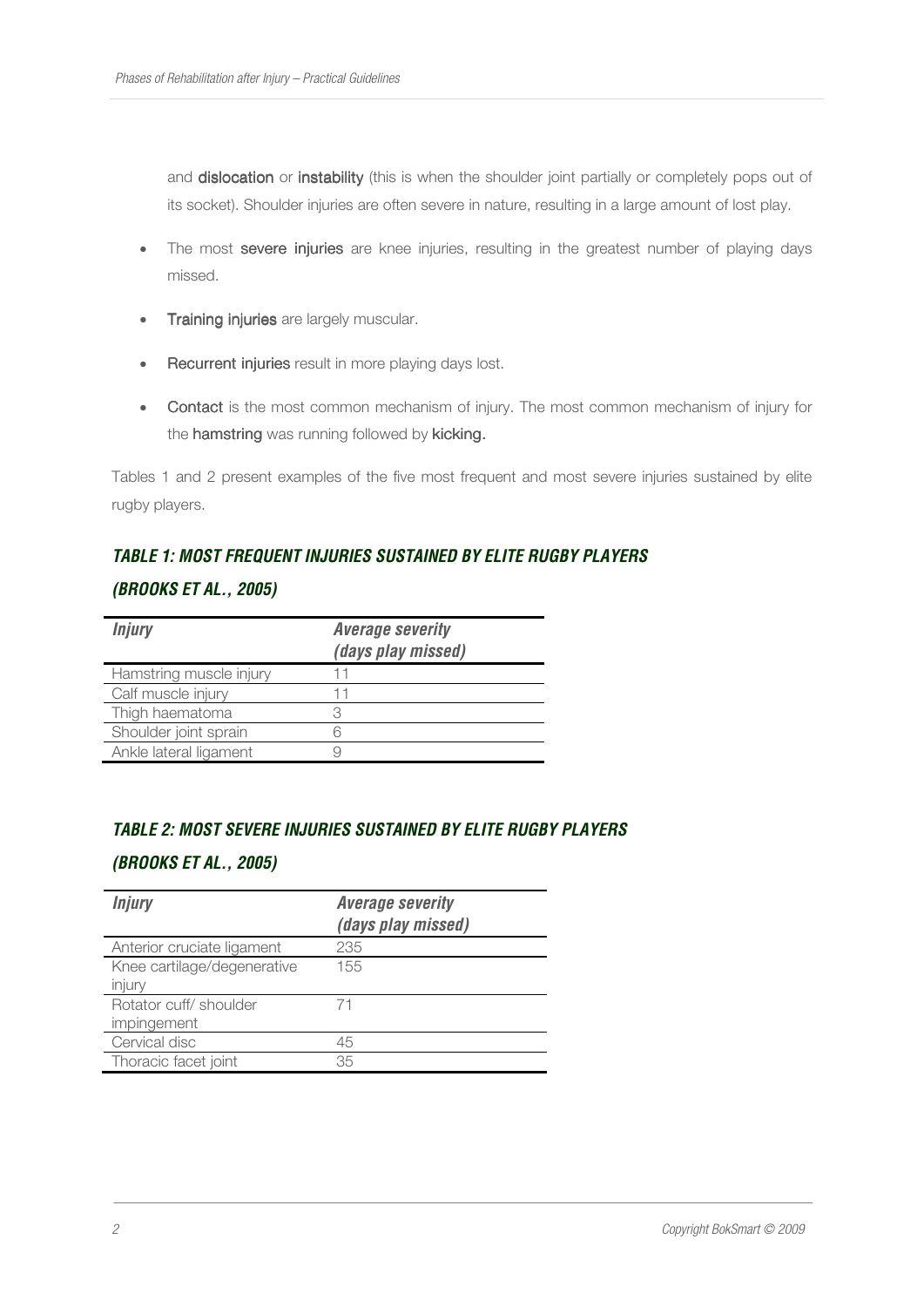# *STAGES OF HEALING*

Following injury there are 4 basic stages of healing that tissue needs to go through, namely:

(1) The time of injury, (2) inflammatory (lag) phase, (3) fibroblastic (regeneration) phase and (4) the remodeling phase (Figure 1). At the time of injury there is a drop in tensile strength of the tissue and it is the purpose of the healing process to increase this.



Time

Figure1. The stages of healing reflected according to the tensile strength associated with each phase (Modified from Hunter, 1994)

There are some basic principles to be followed when it comes to the management of an injured player as he moves through the relevant phases. These will be discussed below in brief. A guideline for the length of the stage is given in brackets:

a. Time of injury: At the time of injury the strength of the tissue injured decreases significantly. Clinical management: The most essential part of management of this stage is protection of the injury to prevent making the injury worse. The more severe an injury, the longer it will take to get the player back to the game. Protection includes removing a player from the field if necessary, and immobilising (stopping the area of the injury from moving) and even giving patients a pair of crutches for lower limb injuries.

#### *The reduction of further damage is the critical factor at the time of injury.*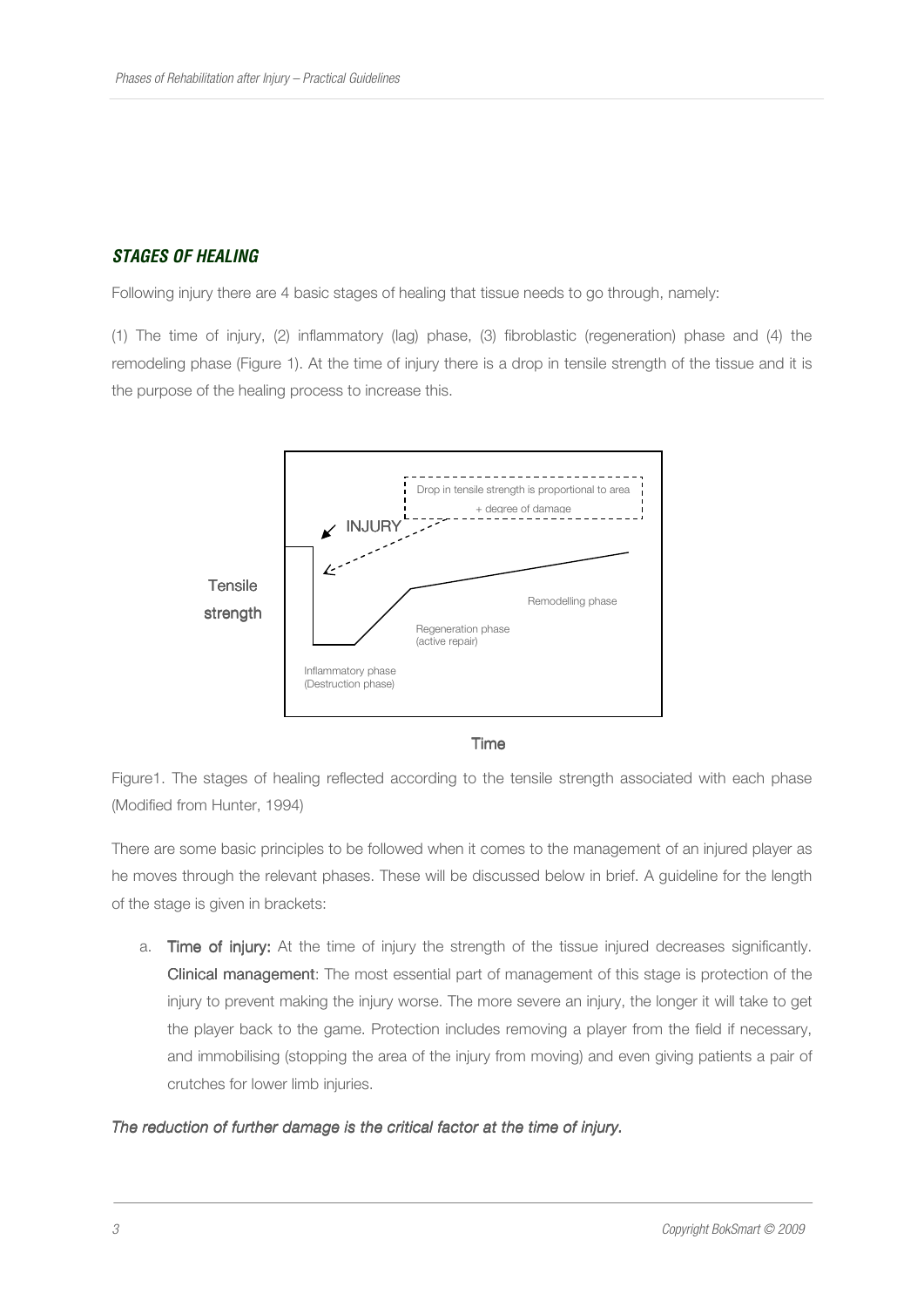

b. The inflammatory phase (lasts approximately 4-6 days): During this stage there is bleeding into the injury site, which brings inflammatory cells to the site. A very delicate framework of tissues is set up across the injury site. This forms the scaffold that the scar will be laid down on. It is very delicate and moving of the muscle should be avoided to prevent further damage.

Clinical management: Fundamental to this phase of healing is a period of rest/immobilisation. It is advised that rest for a period of 3-5 days is beneficial for a smaller, more functional scar. This is preferable, as a thick scar is less extensible and may be prone to repeated rupture. To further control the extent of the inflammation, the use of the principles of rest, ice, compression and elevation remain critical. Ultrasound may be used. The use of frictions, stretching or exercise of the muscle is strictly avoided as this will prolong the phase of inflammation.

#### *A "hands off" approach with a short period of rest is critical in this phase. in phase.*

c. Repair/regeneration phase (day 5 to 10-12 weeks): There is a significant increase in the tensile strength of the injured tissue as the scar is now laid down on the delicate scaffold set up in the previous stage. If immobilisation is continued into this stage a thick scar will result. **Clinical management:** The aim of this stage is to ensure that the scar is laid down in line with the muscle fibres, as this will assist in accelerating the increase in the tensile strength of the wound. This is achieved by careful tensioning of the injured areas using stretching and specific soft-tissue mobilisations. Rehabilitation in the form of exercise therapy must be initiated during this phase to increase the strength of the muscle tissue adjacent to the scar, and to facilitate a healthy, functional scar being laid down.

# *A "hands- A "hands-on" approach now occurs, with techniques to tensio on" techniques tension the scar in the line of the tissue. scar the of Movement is critical to this stage.*

d. Remodelling phase (begins at 21 days and continues for 6-12 months): At this stage the strength of the scar increases as the new tissue fibres bond with one another. The wound also starts to contract to make the scar smaller. This may cause shortening of part of the muscle and stretching is therefore important.

Clinical management: This stage includes continued stretching and specific soft tissue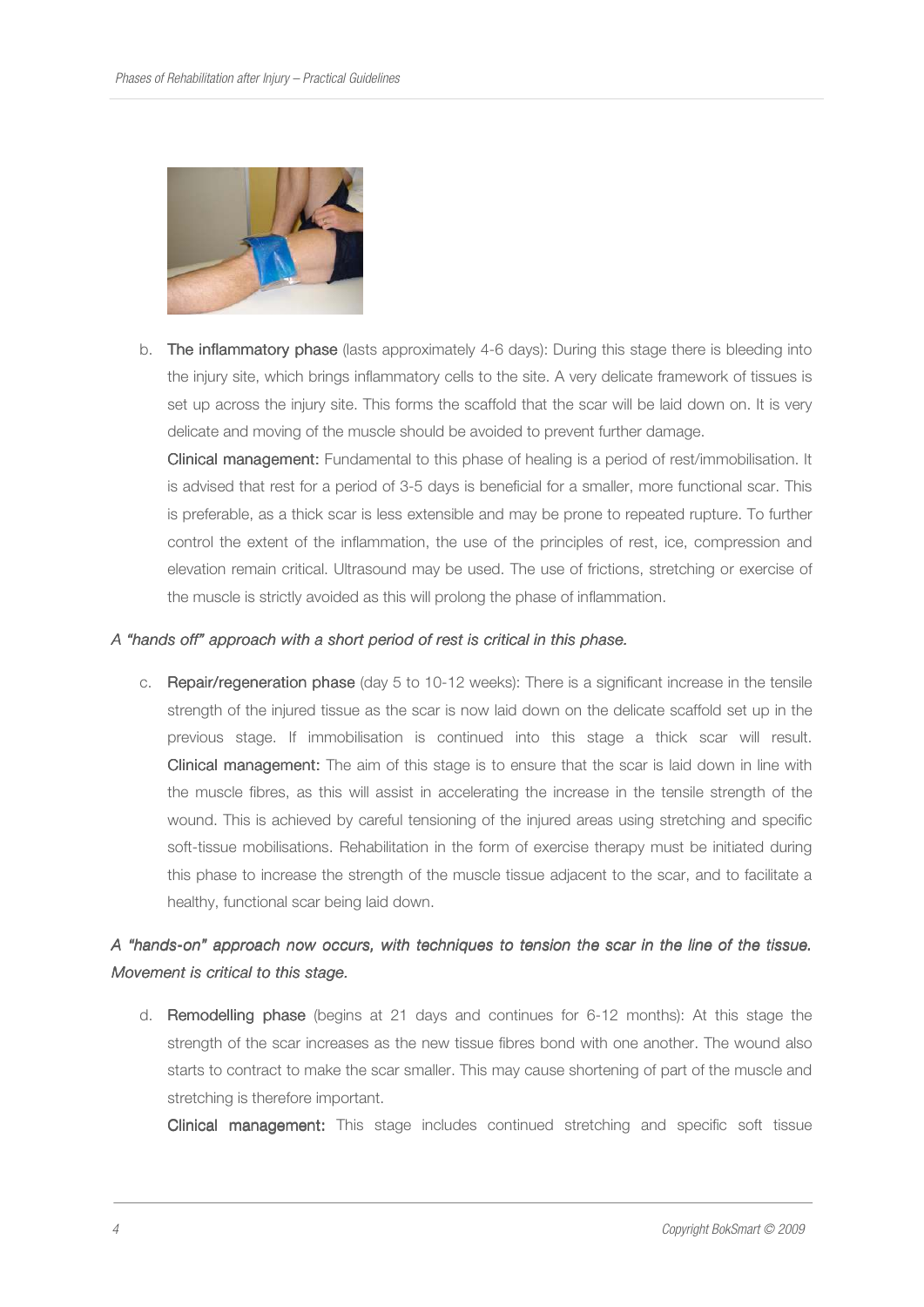mobilisations to ensure optimal length of the muscle. Exercise rehabilitation to reduce the effect of any identified risk factors is important. It is essential that the rehabilitation and training be vigorous enough to prepare the injured tissue for the demands of the game. Continued strengthening and stretching by the player after return to sport is important.

#### *Continued stretching and the inclusion of functional (skills) rehabilitation are important.*

A summary of the stages is presented in Table 3. The member of the medical team responsible for the different phases is presented here.

# *TABLE 3: THE SUMMARY OF THE REHABILITATION PROCESS OF A PLAYER ACCORDING TO THE STAGES OF HEALING.*

| <b>Phase</b>          | <b>Duration</b>                                                            | <b>Description</b>                                                                                                                       | <b>Management</b>                                                                          | <b>Phase</b><br>managed by                                                                      |
|-----------------------|----------------------------------------------------------------------------|------------------------------------------------------------------------------------------------------------------------------------------|--------------------------------------------------------------------------------------------|-------------------------------------------------------------------------------------------------|
| Injury event          |                                                                            | Strength of tissue<br>drops, tissue tears,<br>bleeding starts                                                                            | Reduce impact<br>of injury.<br>Remove from<br>field.<br>Immobilise.                        | Physiotherapist,<br>doctor, medic,<br>or coach.                                                 |
| Inflammatory<br>phase | $1-5$ days                                                                 | Inflammatory cells<br>enter the injury site<br>and a delicate scar<br>network is formed.<br>There is no increase in<br>tensile strength. | RICE.<br>Immobilisation<br>for the first 1-3<br>days.                                      | Medical doctor<br><b>Or</b><br>physiotherapist.                                                 |
| Regeneration<br>phase | Day 5-10 to<br>week 10-12<br>(Dependant on<br>the extent of the<br>damage) | Collagen is laid down<br>and a scar is formed.<br>There is a gradual<br>increase in tensile<br>strength.                                 | Mobilisation of<br>the scar and<br>joints. Exercise<br>rehabilitation<br>and stretching.   | Initially<br>physiotherapist,<br>biokineticist may<br>become<br>involved later in<br>the phase. |
| Remodeling<br>phase   | Starts around<br>Day 21 to 6-12<br>months                                  | Strength increases as<br>cross-bridges<br>(connections between<br>muscle fibres) are<br>formed. The scar<br>starts to contract.          | Stretching is<br>essential.<br>Continued<br>strengthening<br>of the muscle<br>unit occurs. | Physiotherapist,<br>biokineticist,<br>trainer and<br>coach                                      |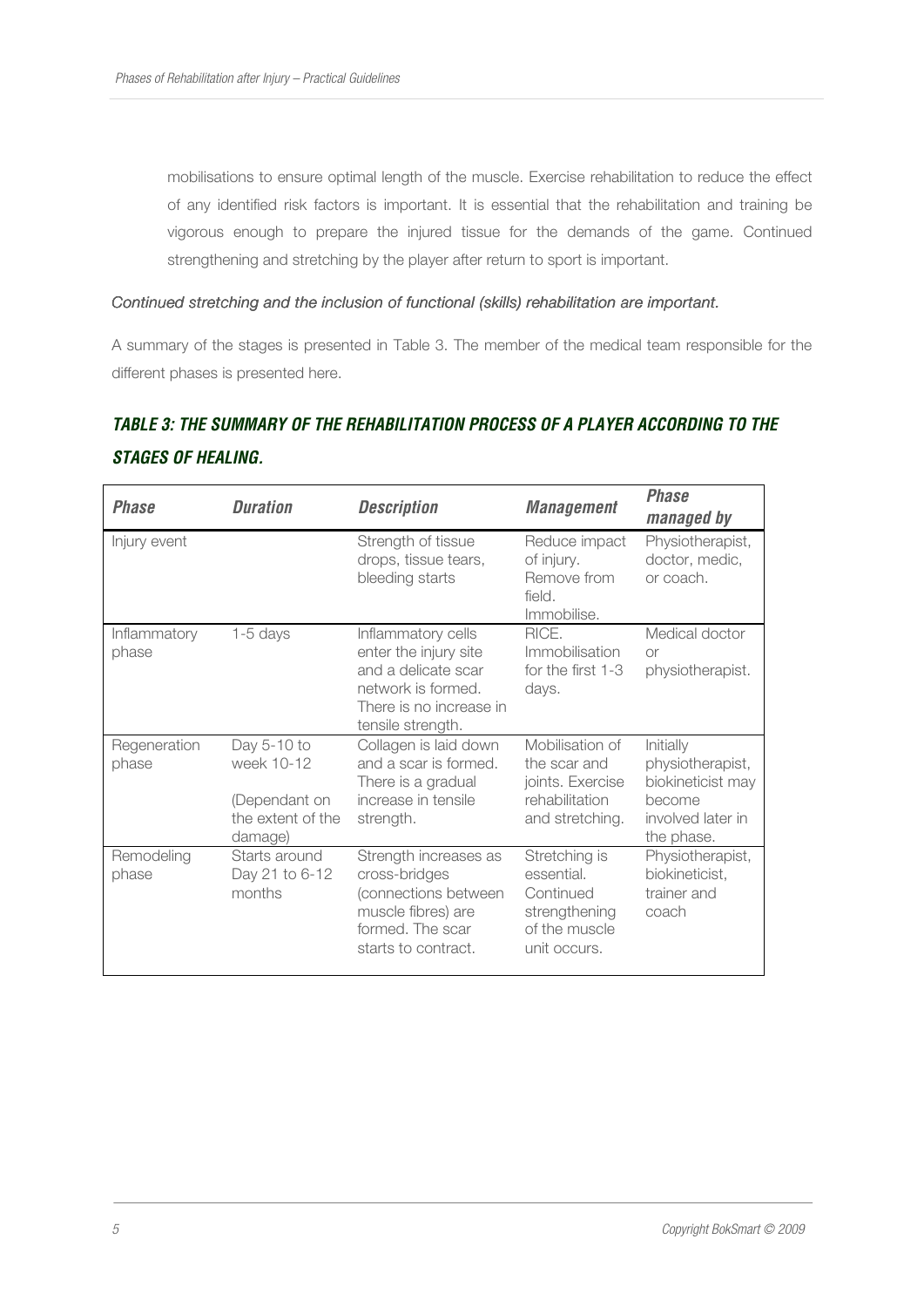# *GRADING OF INJURIES AND SPECIFIC MANAGEMENT PROTOCOLS*

#### *(a) Muscle strains*

The grading system for muscle strains is presented in Table 4. It is important to identify the grade of injury early as the more severe the strain the longer the healing time.

| <b>Muscle tear</b><br>classification | <b>Muscle damage</b> | <b>Loss of function</b> | <b>Associated symptoms</b>            |
|--------------------------------------|----------------------|-------------------------|---------------------------------------|
| Mild                                 | Few muscle           | Minimal loss of         | Mild swelling.                        |
| (1 <sup>st</sup> degree)             | fibres torn          | strength and            | Pain with contraction and stretching. |
|                                      |                      | function                | Mild muscle spasm.                    |
| Moderate                             | Greater degree       | Clear loss of           | Moderate to severe swelling.          |
| (2 <sup>nd</sup> degree)             | of muscle            | function                | Significant pain with contraction and |
|                                      | damage               |                         | stretching                            |
|                                      |                      |                         | Moderate to severe spasm.             |
| Severe                               | Tear extends         | Severe loss of          | Moderate to severe swelling.          |
| (3 <sup>rd</sup> degree)             | through cross        | function                | No pain with stretching and mild pain |
|                                      | section of           |                         | with contraction.                     |
|                                      | muscle               |                         | Moderate to severe muscle spasm.      |

# *TABLE 4. THE GRADING SYSTEM FOR MUSCLE STRAINS*

#### Specific management of muscle strains and contusions

The following principles are specific to muscle injuries:

- 1. Muscle injuries should be *immobilised* for 1-3 days depending on the severity of the injury in order to protect the delicate scar. Crutches and strapping are examples of how this can be achieved.
- 2. Rest, ice, compression and elevation (RICE) are essential in the early stages of muscle strains to control the inflammation and swelling.
- 3. Exercise rehabilitation should be introduced from Day 3-5. Players start with small isolated contractions free of pain and progress to more complex strengthening exercises. This helps facilitate a strong scar.
- 4. Stretching is important to prevent the scar contraction causing shortening in the muscle.
- 5. The use of non-steroidal anti-inflammatory drugs (NSAID's) is controversial. They should not be used automatically as they mask pain and as such may result in a premature return to sport or training. These should only be used in consultation with a doctor.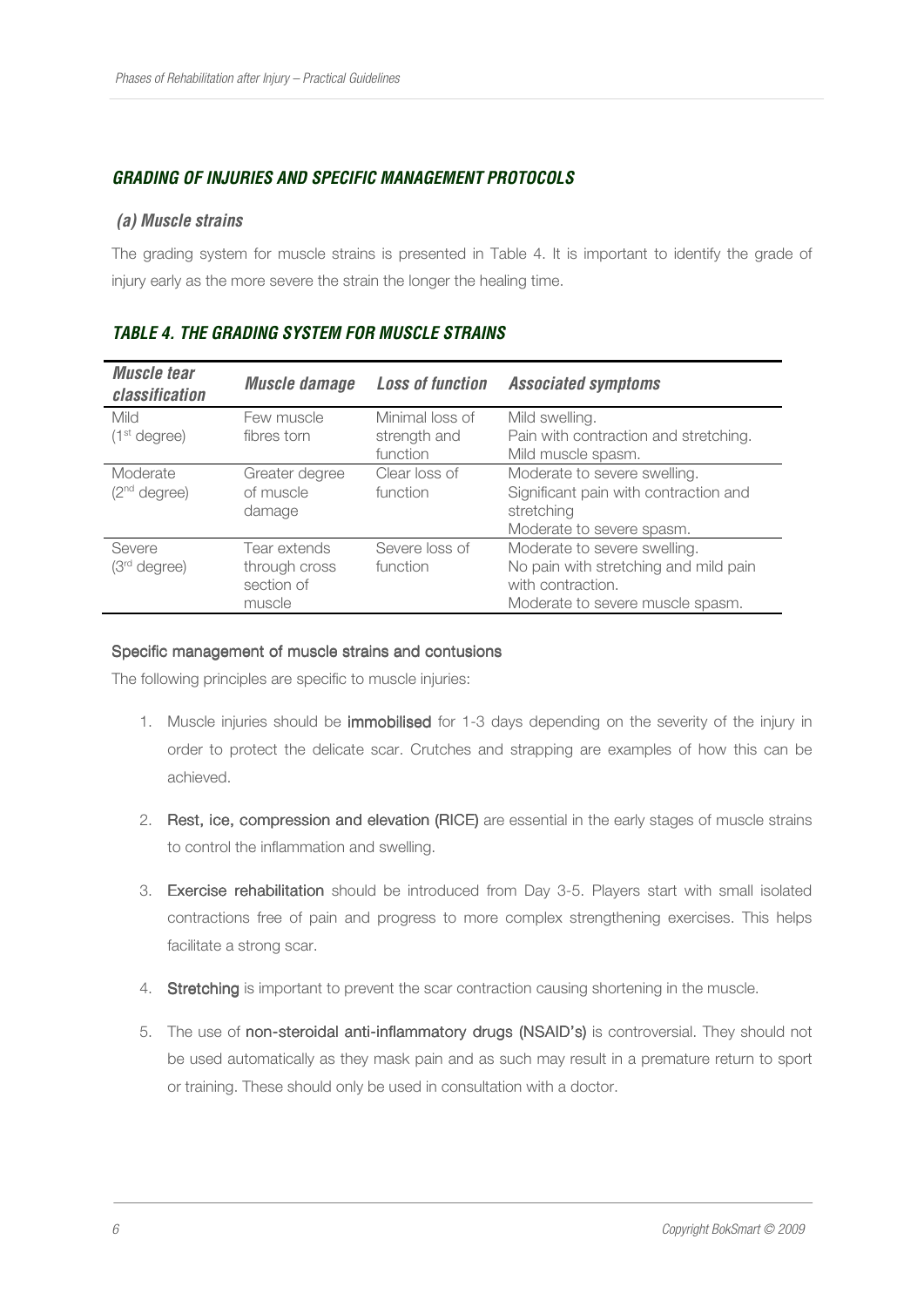*Time off rugby:* This will be dependent on the severity of the strain or the state of recurrence. Return to play from a hamstring strain takes an average of 17 days, a recurrent hamstring injury takes 25 days to return to sport, and a hamstring injury sustained while kicking takes 36 days to return to play.

### *(b) Ligament injuries*

Ligaments are very important for stability in joints and are important in controlling movement. The time for return to play following ligament injury is dependent on the severity of the injury and is very specific to the location of the ligament. Ligament injuries are graded in a similar fashion to muscle injuries (Table 5).

| Grade                                   | <b>Ligament</b><br>damage                   | Joint stability                                                                    | <b>Associated symptoms</b>                                                     |
|-----------------------------------------|---------------------------------------------|------------------------------------------------------------------------------------|--------------------------------------------------------------------------------|
| <b>Mild</b><br>(1 <sup>st</sup> degree) | Few ligament<br>fibres torn                 | No loss of joint stability                                                         | Local tenderness                                                               |
| Moderate<br>(2 <sup>nd</sup> degree)    | Greater<br>proportion of<br>ligament damage | Increased joint laxity.<br>Definite end point when<br>stressing ligament.          | Swelling<br>Marked tenderness                                                  |
| Severe<br>$(3rd$ degree)                | Complete tear of<br>ligament                | Significant joint laxity when<br>stressing ligament with no<br>definite end point. | Significant swelling<br>Tenderness can be mild to<br>severe. May be pain free. |

# *TABLE 5. THE GRADING SYSTEM FOR LIGAMENT SPRAINS*

#### Specific management of ligament sprains

The following principles are specific to ligament injuries:

- 1. RICE (Rest, ice, compression and elevation is important for healthy scar formation).
- 2. Mobilisation of the joint should be delayed for a longer period than muscle (around 3 weeks). Mobilisation should not be vigorous in the early healing stage.
- 3. Laser treatment is useful for treating superficial ligament injuries.
- 4. Surgery is important if joint stability is lost, particularly in ligament injuries such as the ACL ligament of the knee. This will prolong the time lost to injury.
- 5. Exercise rehabilitation. The focus is very much on stability and proprioception (balance).

**Time off rugby:** Again the time off rugby is dependent on the severity and the location of the injury. However, the following basic guidelines for ligament injury and return to play may be used. The following performance deficits exist for the different grades of injury (56):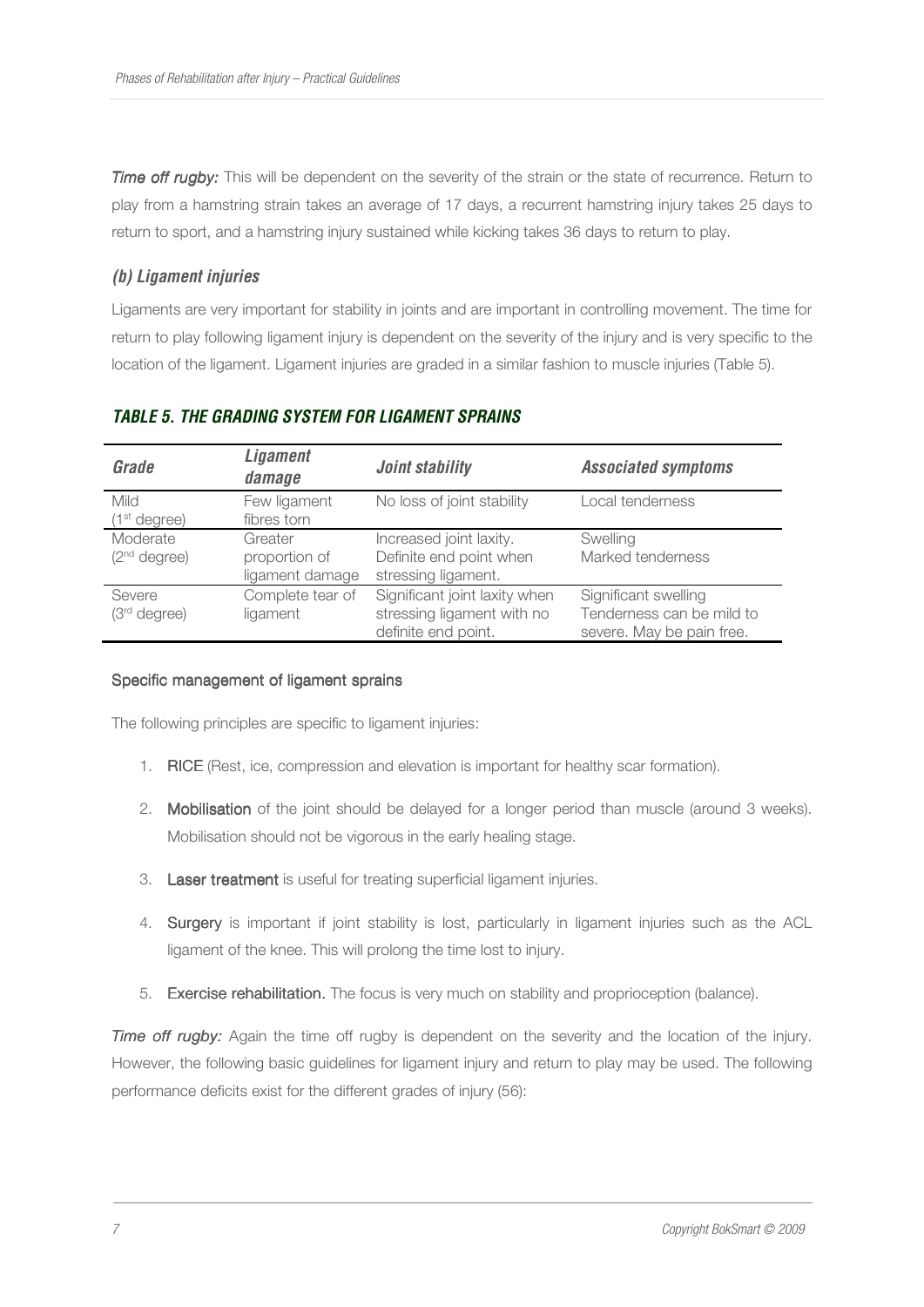- Mild ligament sprain: Minimal deficit lasting a few days
- Moderate ligament sprain: Performance deficit lasts up to 6 weeks but may be improved by protective bracing
- Severe ligament sprain: Performance deficit may be permanent, and will be apparent for a minimum of 6-8 weeks. If surgery is required, return to sport will take months and will be guided by the orthopaedic surgeon.

Ligament healing of partial ligament injuries takes several months. However, return to sport may occur earlier, especially if added protection is provided to the joint in the form of bracing or strapping.

#### *(c) Tendon injuries*



There are some fundamental differences between muscle and tendon injuries. Although inflammation is a component of acute tendon injury it is absent in chronic tendon injuries such as Achilles tendinosis. As a result it is referred to as a tendinopathy. These tissues are characterised by degenerative changes. Tendon healing is a much slower process than that of muscle and it can take up to 100 days to produce the collagen fibres needed to repair the tendon. There is no reliable grading system for tendinopathies but the grading of mild, moderate and severe cases are commonly used (Table 6).

#### *TABLE 6: THE GRADING SYSTEM USED TO CLASSIFY TENDINOPATHY*

| <b>Grade</b> | <b>Symptoms</b>                                                                    |
|--------------|------------------------------------------------------------------------------------|
| Mild         | Pain is felt after the activity. If pain is felt after activity it disappears when |
|              | activity stopped                                                                   |
| Moderate     | Pain during sporting activities but not during activities of daily living          |
| Severe       | Pain during activities of daily living                                             |

#### Specific management of chronic tendon injuries:

1. The load must be decreased on the tendon, with a period of modified rest. The tendon should not be immobilised as this is detrimental to the health of the tendon.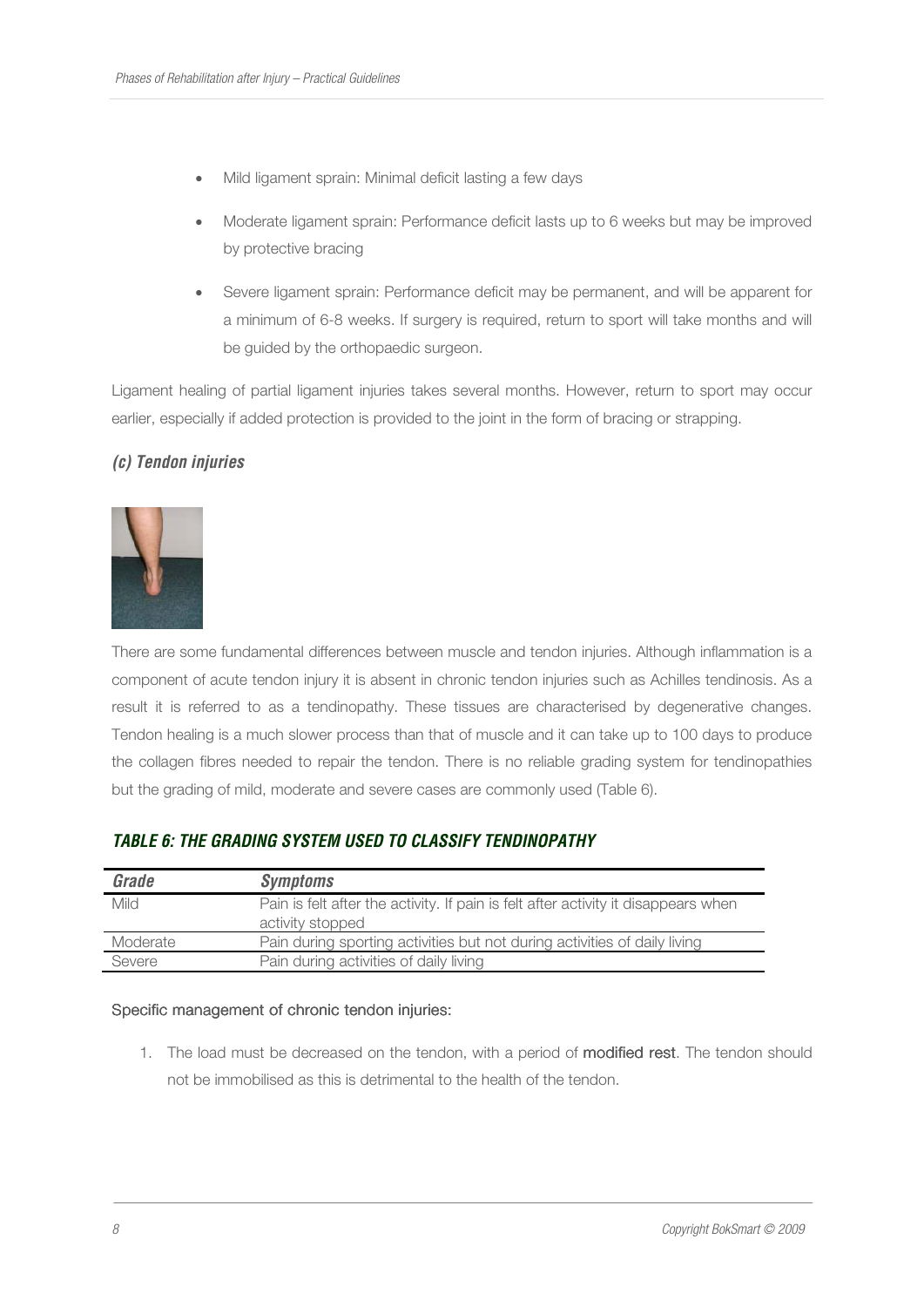- 2. Techniques such as electrotherapy and ice are wasted as there is no inflammation associated with these injuries.
- 3. Eccentric strengthening (contracting the muscle while the muscle lengthens) is the cornerstone to treatment of chronic tendon injuries. This mode of training is very successful. Unlike training programmes for muscle injuries, a significant degree of discomfort is tolerated. Eccentric training programmes must be performed out of season to ensure success. Stretching is important in the treatment of tendon injuries.
- 4. The use of **orthotics** can also contribute to the management of certain tendon injuries.

**Time off rugby:** Due to the slow healing rate of tendons return to sport can take months and not weeks if treatment is to be effective.

# *(d) Bone injuries*

There are 2 distinct types of bone injury that can occur: fractures and stress fractures. The healing of bone follows the 3 stages of healing, namely inflammatory, repair and remodelling.

Fractures: Bone is different to other tissue in that it regenerates and so does not leave a scar once healed. Full function can only return when consolidation of the bone is achieved. Healing times for fractures vary depending on the site of the fracture and the severity.

#### Specific management of fractures

- 1. A fracture needs to be reduced and then maintained in that position by pins, plates, plaster casts or braces. This management of the fracture from reduction to healing will be overseen by an orthopaedic surgeon. Many of the decisions regarding mobilisation and loading will be done in consultation with the surgeon.
- 2. This is followed by a **period of immobilisation** to allow the bone to unite and consolidate.
- 3. Management of the soft tissue surrounding the fracture and the joints above and below follows the standard principles and modalities of soft tissue healing but is restricted by the loading and movement permitted around the fracture site.

*Time off rugby:* Healing time for fractures vary from 6-12 weeks in the upper arm to 8-20 weeks in the lower limb depending on the location of the fracture. The further the location of the fracture is from the midline of the body, the longer healing will take. Once consolidation has taking place there must be a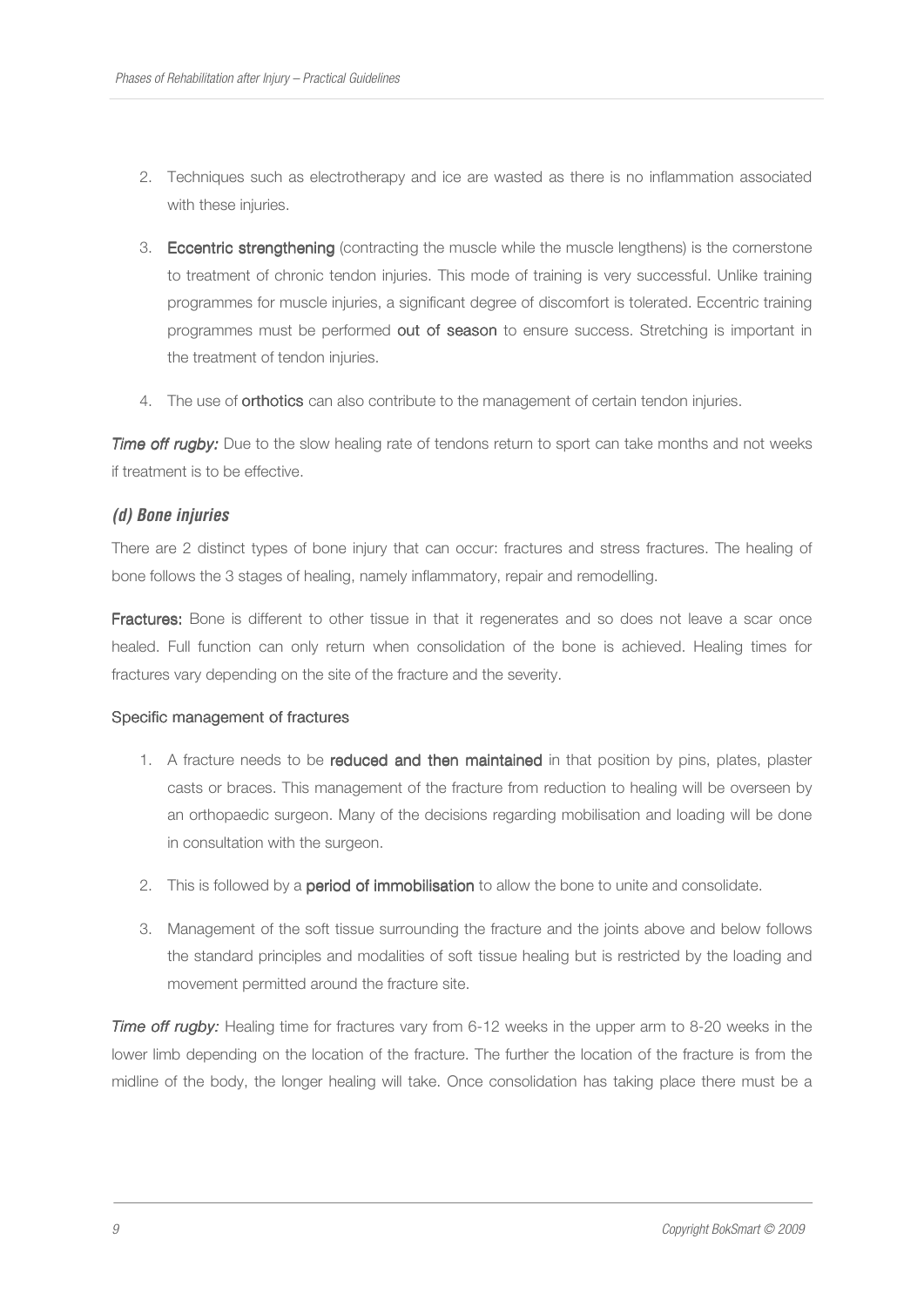gradual increase in the loading of the bone. As a result, the time off rugby will be months and not weeks, to allow a gradual rehabilitation programme to be completed.

**Stress fractures:** Remodelling occurs in bone constantly. Stress fractures are the result of repeated micro-trauma that is not corrected adequately by this remodeling phase. The time from diagnosis to return to sport is determined by, amongst other things, the site of the stress fracture and the severity of the lesion. Stress fractures can be graded, using imaging, from mild (bone strain) to severe (bone stress).

#### Specific management of stress fractures

- 1. Modified rest from impact or loading activities is important.
- 2. Strengthening the muscles is important when managing stress fractures, as this increases the amount of force that can be absorbed by the muscle and so decreases the load on the bone.

*Time off rugby:* An uncomplicated stress fracture takes 4-8 weeks to heal before the player can return to sport. However, as a result of the loading nature of the sport, the return to sports activity must be done gradually to prevent overloading and recurrent injury at that site.

It is important to note that the healing, grading and treatment of muscle, tendon, ligament and bone injuries is given as a guideline. There are a number of factors which influence the time off rugby and therefore need to be considered when the management is planned and implemented.

#### *PHASES OF REHABILITATION*

The management of injuries during the stages of healing has been established. Dynamic loading in the form of exercise rehabilitation can be started as soon as the repair phase has begun (Figure 2).



Figure 2. The interaction between the stages of healing and exercise rehabilitation.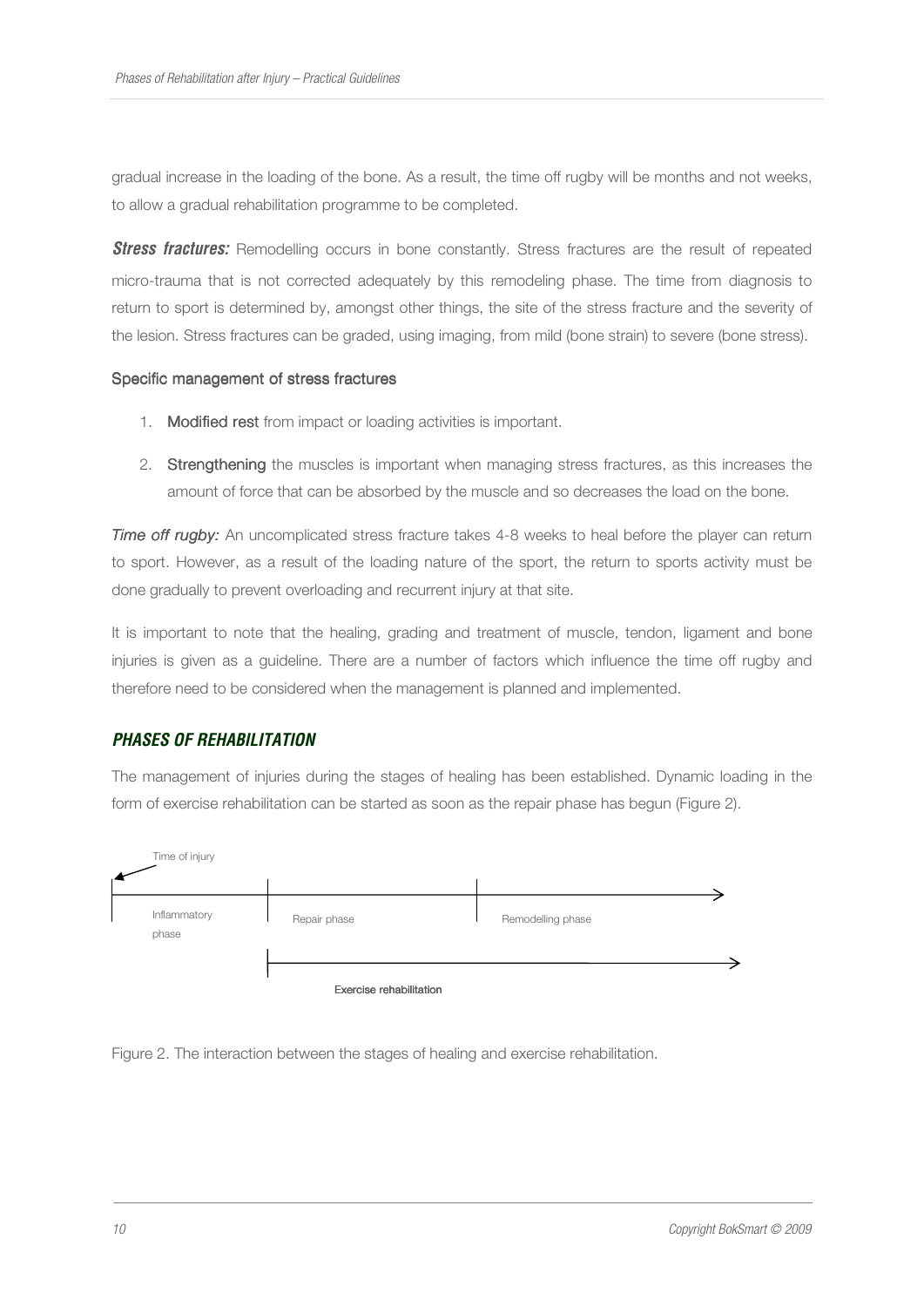Exercise rehabilitation for an injury is classically described to have 3 phases (cognitive, associative and autonomous). For the rugby player, an additional phase relevant to return to play is added. The aims of the four phases are presented in Table 7.

For the rehabilitation process to be successful, communication between the medical team, player, coach and trainer is critical. An interdisciplinary approach to player injuries has been described. The ideal scenario would involve the medical team, trainer, coach, player and any other necessary people meeting at the time of the injury to discuss diagnosis and management of the injury to ensure that each part of the team supports the process being undertaking prior to commencing the rehabilitation.

|                      | Phase 1<br><b>Cognitive phase</b>                                   | Phase 2<br><b>Associative</b><br>phase                     | Phase 3<br><b>Autonomous</b><br>phase                                                                          | Phase 4<br><b>Return to play</b>                                                                                       |
|----------------------|---------------------------------------------------------------------|------------------------------------------------------------|----------------------------------------------------------------------------------------------------------------|------------------------------------------------------------------------------------------------------------------------|
| Aims of the<br>phase | To activate and<br>isolate the local<br>stabilisers of the<br>ioint | To retrain<br>movement patterns<br>and isolated<br>muscles | The aim is dynamic<br>stabilisation with<br>emphasis on skill<br>training and<br>functional<br>rehabilitation. | This includes the<br>process by which<br>the player returns to<br>the team in a<br>graded process<br>until full return |

# *TABLE 7. THE PHASES OF EXERCISE REHABILITATION OF THE INJURED PLAYER*

#### *RETURN-TO-PLAY*

Return-to-play is defined as 'the process of deciding when an injured or ill player may safely return to practice or competition". The early return to training and sport are considered sensible goals if the rate of return is based on the muscle affected, the severity of the injury and the position of the player. This should remain true for most injuries although the time-frame for returning to rugby may be different due to the contact nature of the sport.

There are 2 basic principles guiding the return to sport-specific training following a muscle injury:

- 1. The flexibility of the injured tissue should be the same as the uninjured tissue
- 2. There should be pain-free use of the muscle during basic movements. This is a sensible guideline to use for all injuries.

The medical team needs to constantly monitor the effect of their management, using functional tests which can assess the severity of the injury.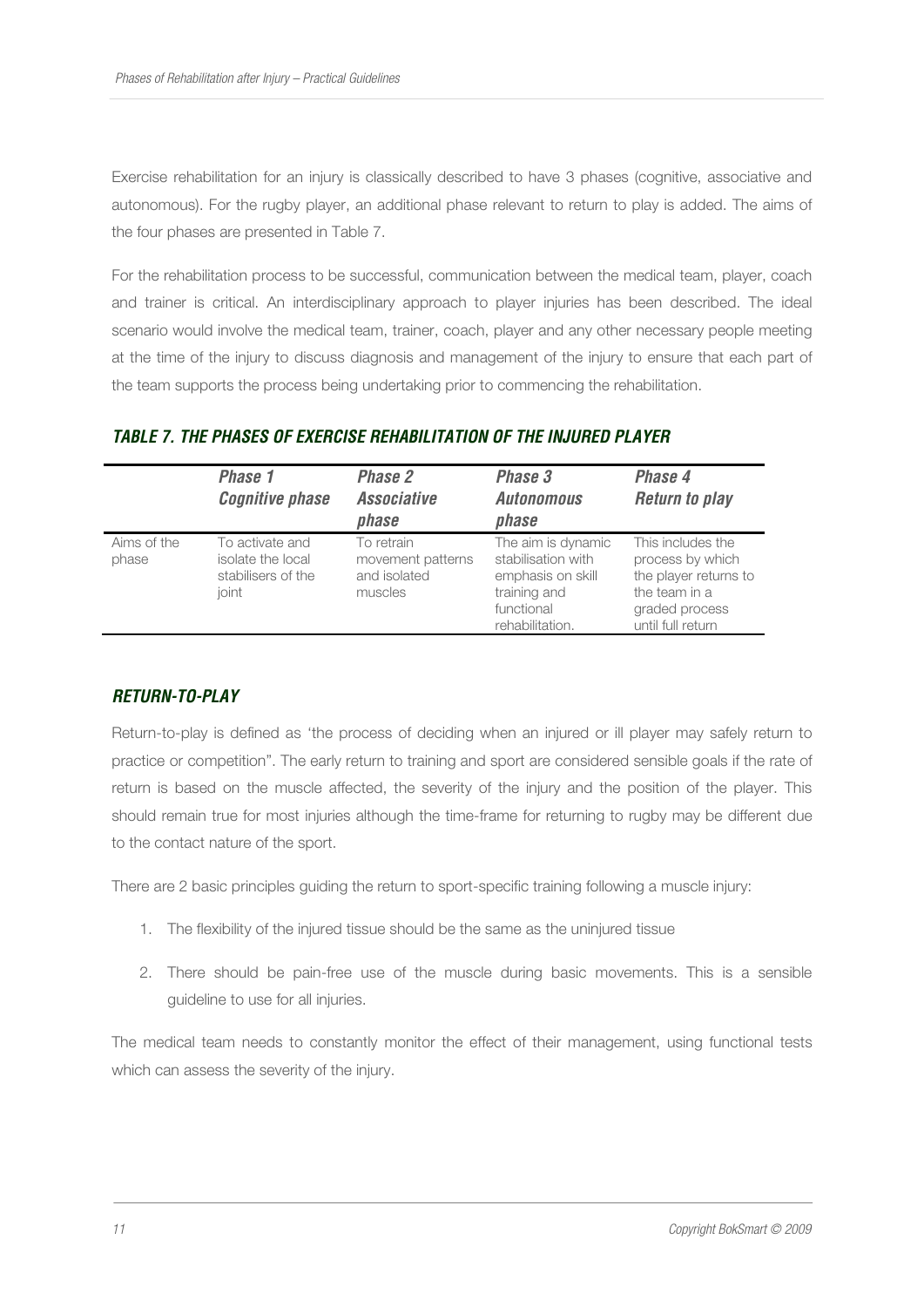Guidelines for return to play are difficult to apply as there are a number of factors which may influence the recommendations:

- 1. There is a **medical component** which is constantly changing as the base of knowledge improves.
- 2. Social and economic factors constantly influence a player's return to play, especially with regards to income.
- 3. The "political" influence of who makes the final decision on return-to-play has an impact on the decision.
- 4. Finally, the legal issues surrounding return-to-play, and the medical team's responsibility towards player safety, needs to be considered.
- 5. For this reason it is imperative that guidelines for return-to-play be compiled by the medical support team to ensure that there is a standard process to follow.

Once a player has been medically cleared to return to play, there are some fundamental steps that need to be followed:



- 1. The player has to fulfill the fitness standards of the team he is returning to.
- 2. The player needs to pass some skill-specific tests applicable to his playing position.
- 3. The player may then begin practicing with the team.
- 4. Exposure to the match situation should be gradual, with the match time gradually increasing.

These are simple guidelines which need to be developed by each team with contributions and support from members of the medical team.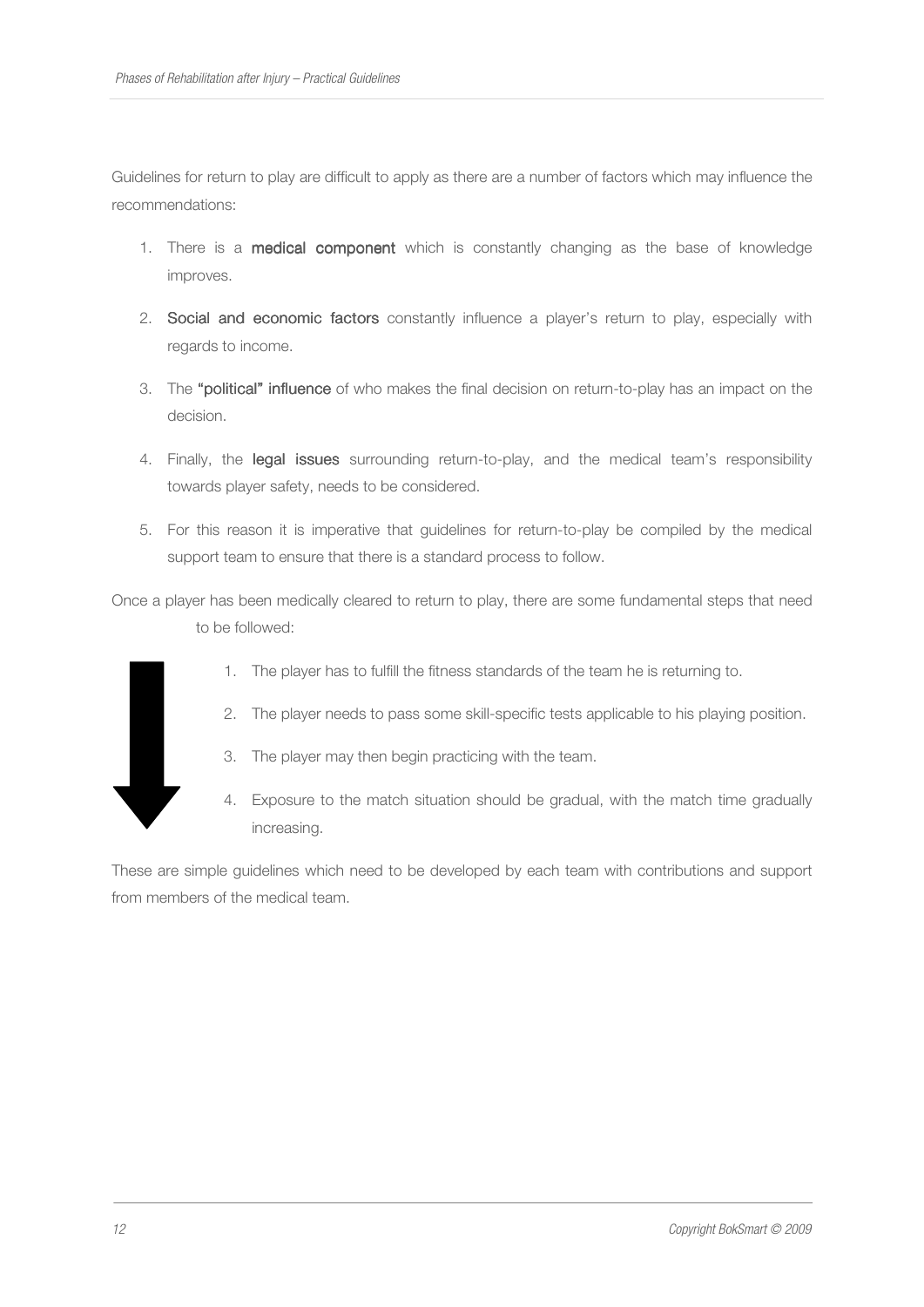# *CASE-STUDY EXAMPLE*

A brief case study of a 24-year-old with recurrent hamstring injury to his right leg is presented to demonstrate the treatment of a patient with respect to the stages of healing. This is a common injury amongst rugby players. Further, the risk of a hamstring injury recurring is high.

A 24-year-old rugby player sustained a hamstring injury while sprinting for the tryline in the second half of a game. He felt his hamstring "go" and stopped running abruptly. The physiotherapist attended to him on the field. The player was assessed on the field and based on pain and inability to straight leg raise beyond 40º, was removed from the field. Clinical findings and an ultrasound confirmed a Grade 2 injury of the right hamstring. This was a recurrent injury, with the primary injury occurring two weeks prior.

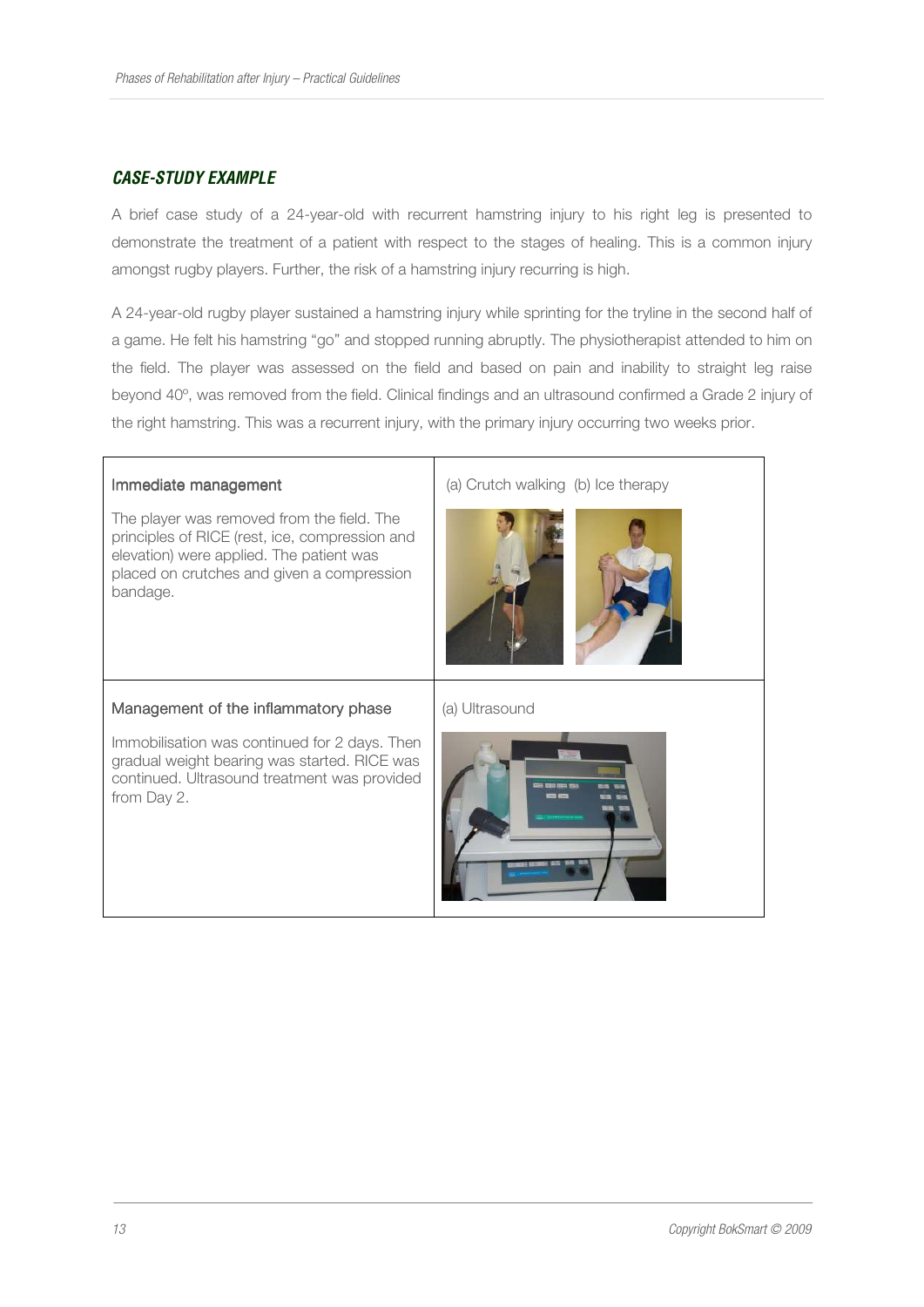#### Management of the repair phase

Specific soft tissue mobilisation (SSTM) was started on Day 5. This involves transverse mobilisation of the soft tissue to provide mechanical loading for the developing scar. By the start of week 3, the SSTM was combined with a physiological stretching position to further load the scar. Graded stretching was started on Day 5. Stretching was done to a point short of pain by the start of week 3. This was done with minimal discomfort. Dynamic loading in the form of exercise rehabilitation was started at this stage. This included a progression from isometric, to concentric, to eccentric loading (The exercise rehabilitation programme initiated in this phase is discussed in detail below).

(a) Specific soft tissue mobilisation (SSTM)

These techniques apply a longitudinal tension by exerting a pressure 90º to the soft tissue



(b) Physiological loading

A longitudinal stretch is applied by the therapist



(c) Combination of  $(a) + (b)$ 

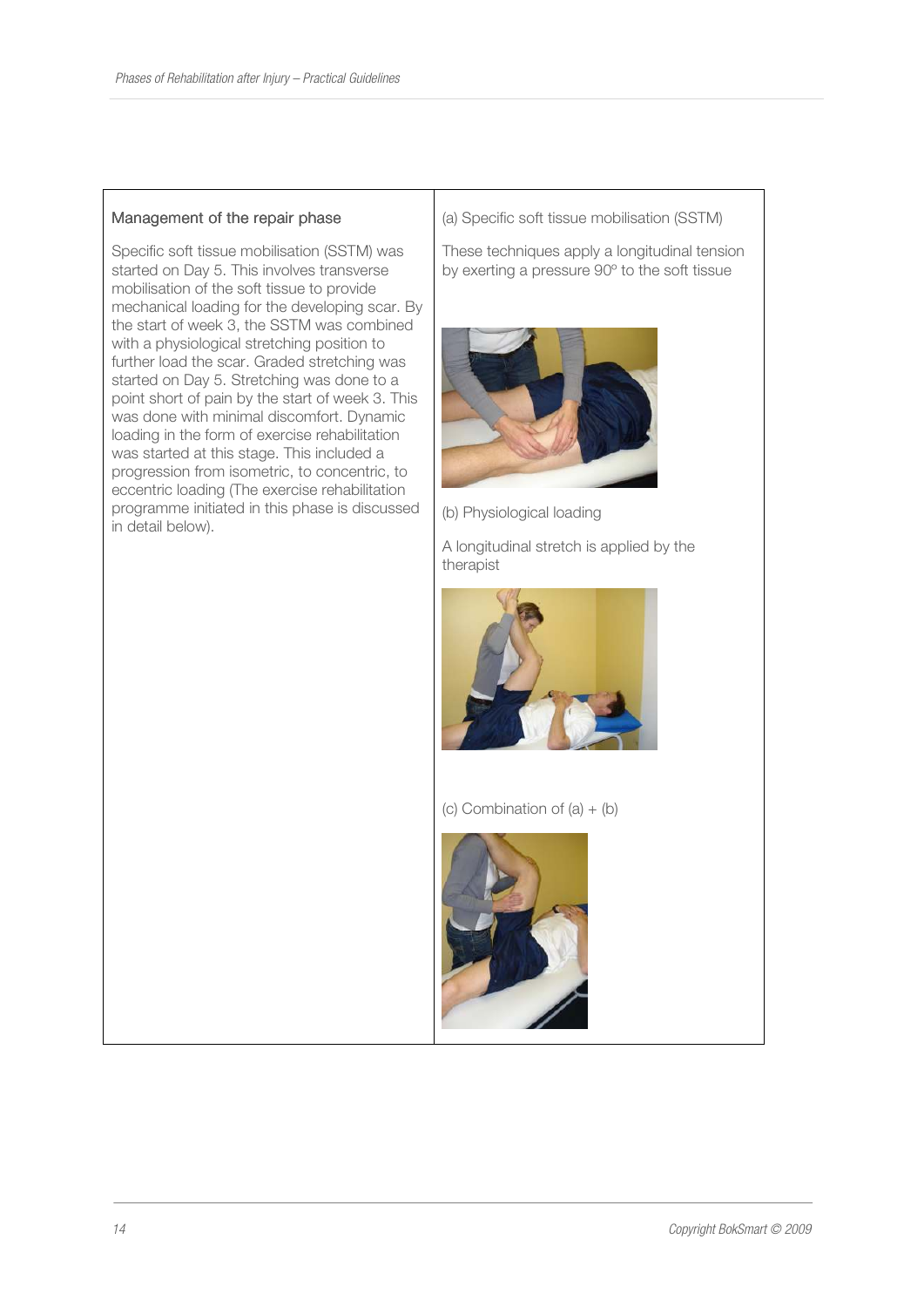#### Management of the remodelling phase

Exercise rehabilitation is the primary focus of this phase. The player continued through until functional and skills rehabilitation was complete.

Rehabilitation protocol is presented below.

Stretching: 3x30 seconds, 3xdaily. This is started in the repair phase but is only done to the point of mild discomfort.



Exercise rehabilitation: This included hamstring and trunk stability rehabilitation, which proceeded to fullbody, functional rehabilitation.

#### Initial or cognitive phase (Day 5-8)

This included isometric contractions of the hamstring muscle and isolation of the transversus abdominis.

(a) Isometric contraction of the hamstring muscles.

(b) Isolation and activation of the transversus abdominus.

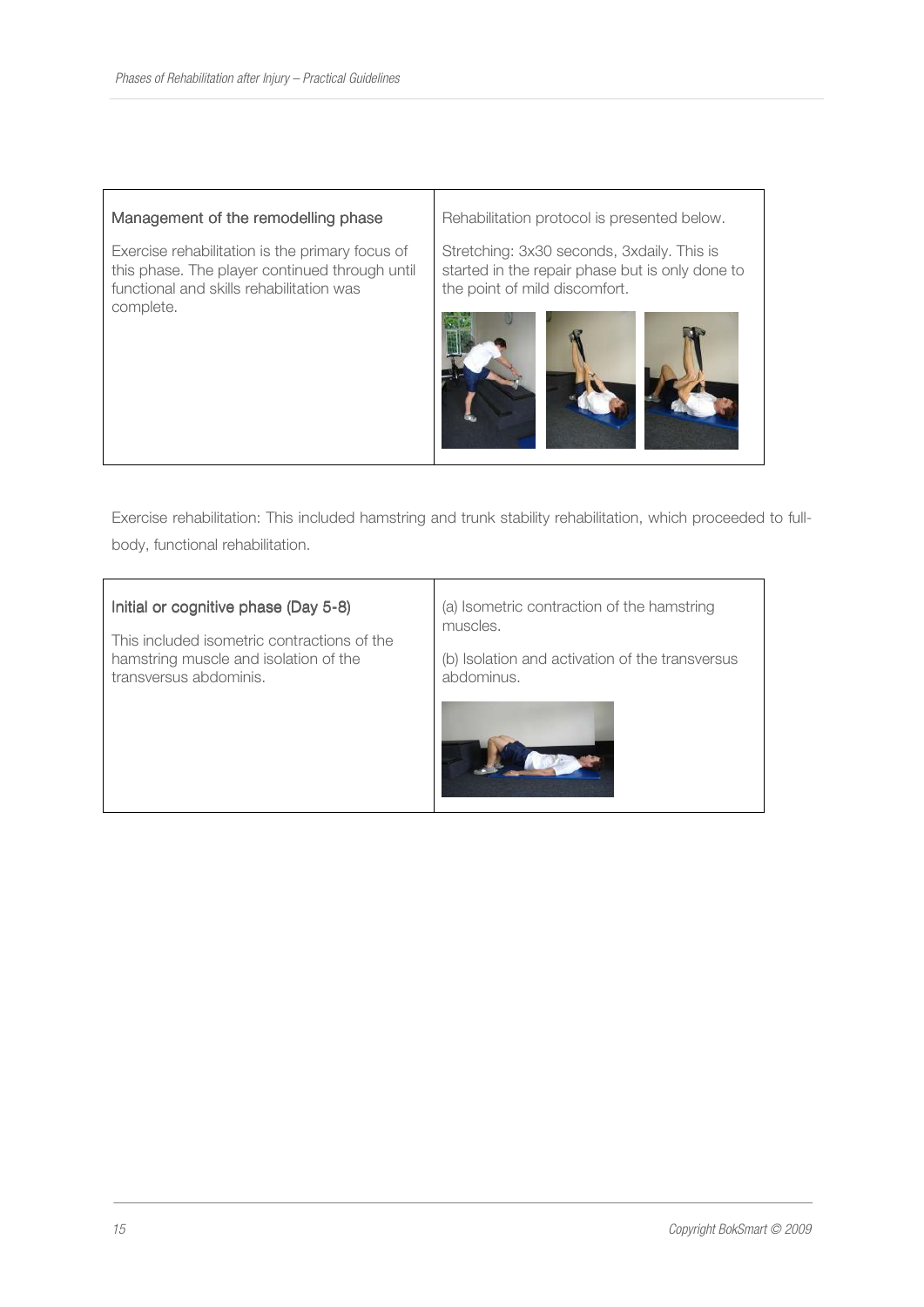#### Dynamic loading or associative phase (Day 6-14)

This phase included simple exercises aimed at both the isolated hamstring muscle and basic trunk stability exercises. Exercises included hamstring wobbles, bridging, bridging on the ball, segmental bridging.

#### Hamstring exercises

(a) Hamstring wobbles



(b) Bridging series on the ball





(c) The 'interflora'



(d) Cycling (non-weight bearing) for cardiovascular fitness

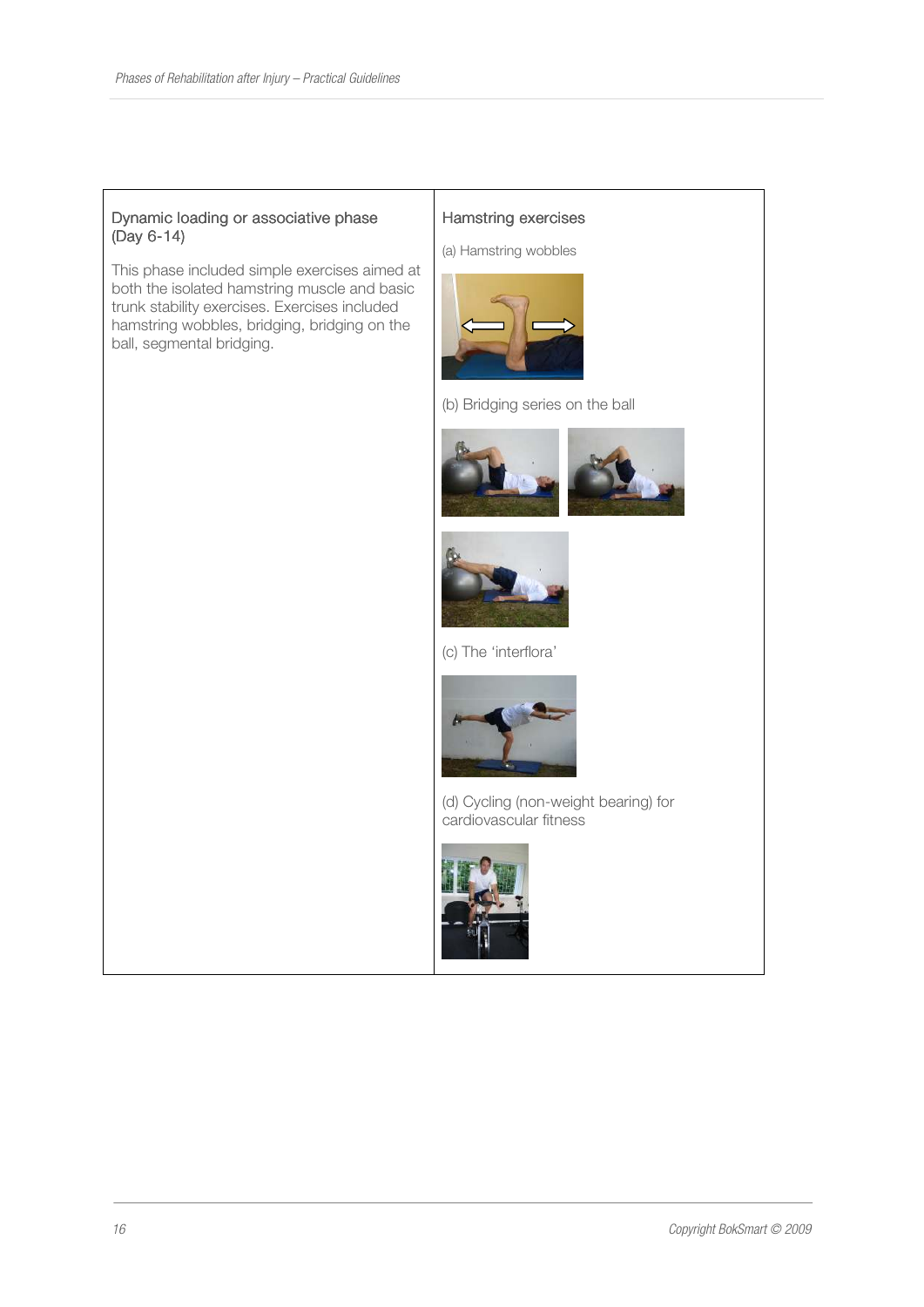#### Functional loading or autonomous stage

The stage was characterised by functional loading activities and the introduction of skills training. Exercises included the diagonal arm squat, bridging with leg extension, and ball crunches. Functional loading included a graded running programme (started at Day 10) in straight lines, progressing to multiple directions by the 3rd week. Agility and ladder drills.

#### Advanced hamstring exercises

(a) Alternate leg raise from bridging on ball



(b) Diagonal arm squat



(c) Ball crunches



(d) Forward lean of trunk from kneeling

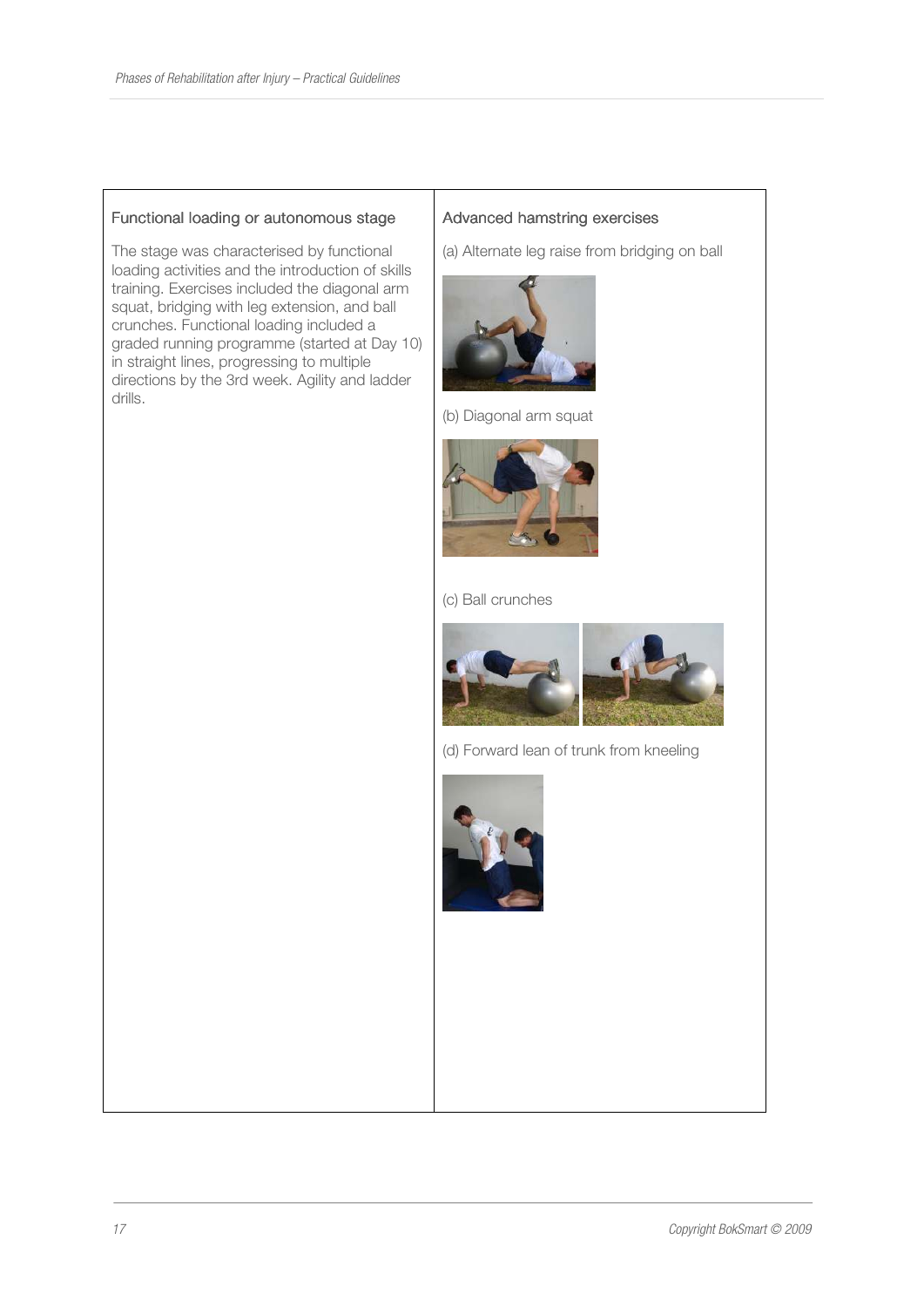

# *RETURN TO SPORT*

This player joined practice at half pace (50%) at the end of week 3, progressing to a full practice by the end of week 4. He played the first half for the next 2 weeks and only returned for a full game by week 7. He continued with his hamstring stretching and functional rehabilitation exercises for 6 months after the injury.